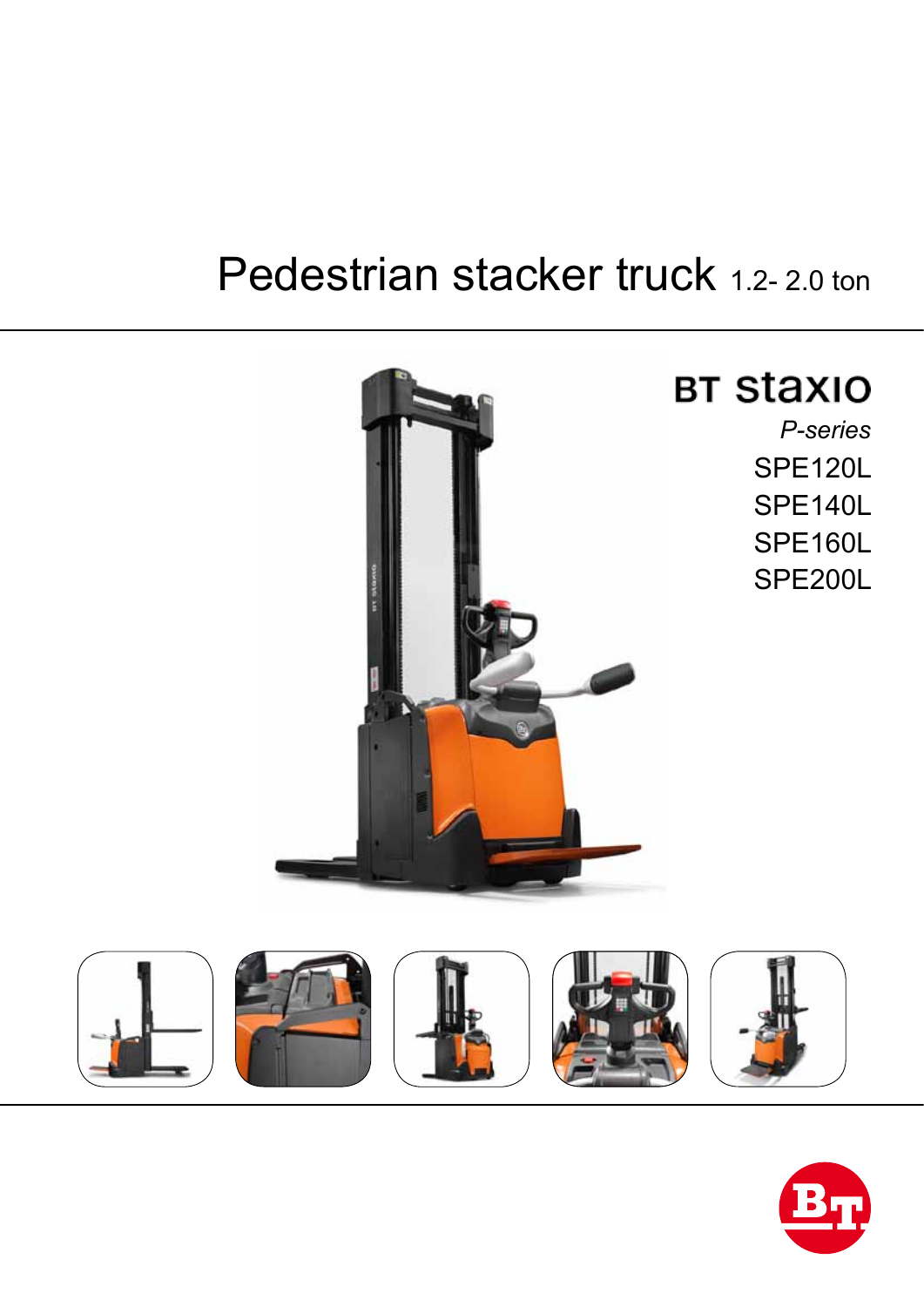### **Pedestrian stacker with elevating support arms**

| <b>Specifications</b> |      |                                                             |                                 |              | <b>SPE120L</b>      | <b>SPE140L</b>      | SPE160L                        | <b>SPE200L</b>           |
|-----------------------|------|-------------------------------------------------------------|---------------------------------|--------------|---------------------|---------------------|--------------------------------|--------------------------|
|                       | 1.1  | Manufacturer                                                |                                 |              | <b>BT</b>           | <b>BT</b>           | BT                             | <b>BT</b>                |
|                       | 1.2  | Model                                                       |                                 |              | SPE120L             | SPE140L             | SPE160L                        | <b>SPE200L</b>           |
|                       | 1.3  | Drive                                                       |                                 |              | Electric            | Electric            | Electric                       | Electric                 |
|                       | 1.4  | Operator type                                               |                                 |              | Stand on/pedestrian | Stand on/pedestrian | Stand on/pedestrian            | Stand on/pedestrian      |
|                       | 1.5  | Load capacity/rated load                                    | Q                               | kg           | 1200                | 1400                | 1600                           | 2000                     |
| dentification         |      | Support arm capacity                                        | Q                               | kg           | 2000                | 2000                | 2000                           | 2000                     |
|                       | 1.6  | Load center                                                 | c                               | mm           | 600                 | 600                 | 600                            | 600                      |
|                       | 1.8  | Load distance, centre of support arm wheel to face of forks |                                 |              |                     |                     |                                |                          |
|                       |      | raised support arms                                         | $\boldsymbol{\mathsf{X}}$       | mm           | 694                 | 661                 | 661                            | 644                      |
|                       |      | lowered support arms                                        | $\pmb{\chi}$                    | mm           | 725                 | 692                 | 692                            | 675                      |
|                       | 1.9  | Wheelbase                                                   |                                 |              |                     |                     |                                |                          |
|                       |      |                                                             |                                 |              |                     |                     |                                |                          |
|                       |      | raised support arms                                         | y                               | mm           | 1408                | 1408                | 1408                           | 1408                     |
|                       |      | lowered support arms                                        | V                               | mm           | 1439                | 1439                | 1439                           | 1439                     |
|                       | 2.1  | Service weight incl. battery                                |                                 | kg           | 1349                | 1489                | 1489                           | 1691                     |
| Weight                | 2.2  | Axle load, with load, drive/castor/fork wheel               |                                 | kg           | 680/249/1620        | 820/143/1926        | 870/94/2125                    | 680/384/2627             |
|                       | 2.3  | Axle load, without load, drive/castor/fork wheel            |                                 | kg           | 400/496/453         | 510/450/529         | 510/529/450                    | 400/676/615              |
|                       | 3.1  | Drive/castor/fork wheel                                     |                                 |              |                     |                     | Friction/Vulkollan®/Vulkollan® |                          |
|                       | 3.2  | Wheel size, front                                           |                                 | mm           | Ø 230               | Ø 230               | Ø 230                          | Ø 230                    |
| Wheels                | 3.3  | Wheel size, rear                                            |                                 | mm           | Ø 85                | Ø85                 | Ø 85                           | Ø 85                     |
|                       | 3.4  | Additional wheel size                                       |                                 | mm           | Ø 125               | Ø 125               | Ø 125                          | Ø 125                    |
|                       | 3.5  | Wheels, number front/rear (x=driven wheels)                 |                                 |              | $1x + 2/2$ or 4     | $1x + 2/2$ or 4     | $1x + 2/2$ or 4                | $1x + 2 / 2$ or 4        |
|                       | 3.6  | Track width, front                                          | $b_{10}$                        | mm           | 585                 | 585                 | 585                            | 585                      |
|                       | 3.7  | Track width, rear                                           | b,                              | mm           | 390                 | 390                 | 390                            | 390                      |
|                       | 4.2  | Height, mast lowered                                        | h,                              | mm           | 1995                | 1946                | 1946                           | 1946                     |
|                       | 4.3  | Free lift                                                   | $h_{\scriptscriptstyle 2}$      | mm           | 1556                | 1666                | 1666                           | 1566                     |
|                       | 4.4  | Lift                                                        | h <sub>2</sub>                  | mm           | 4060                | 4060                | 4060                           | 3960                     |
|                       |      | Lift height                                                 | $h_{23}$                        | mm           | 4150                | 4150                | 4150                           | 4050                     |
|                       | 4.5  | Height, mast extended                                       | $h_{\scriptscriptstyle A}$      | mm           | 4657                | 4668                | 4668                           | 4668                     |
|                       | 4.6  | <b>Initial Lift</b>                                         | $h_{\epsilon}$                  | mm           | 120                 | 120                 | 120                            | 120                      |
|                       | 4.8  | Stand height                                                | h <sub>2</sub>                  | mm           | 190                 | 190                 | 190                            | 190                      |
|                       | 4.9  | Height of tiller in drive position, min./max.               |                                 |              |                     |                     |                                |                          |
|                       |      | highest setting                                             | $h_{14}$                        | mm           | 1201/1413           | 1201/1413           | 1201/1413                      | 1201/1413                |
|                       |      | lowest setting                                              | $h_{14}$                        | mm           | 1101/1313           | 1101/1313           | 1101/1313                      | 1101/1313                |
|                       | 4.15 | Height, fork lowered                                        | $h_{13}$                        | mm           | 90                  | 90                  | 90                             | 90                       |
|                       | 4.19 | Overall length                                              |                                 |              |                     |                     |                                |                          |
|                       |      | platform up                                                 |                                 | mm           | 2085                | 2106                | 2106                           | 2129                     |
|                       |      | platform down                                               |                                 | mm           | 2532                | 2565                | 2565                           | 2577                     |
|                       | 4.20 | Length to face of forks                                     |                                 |              |                     |                     |                                |                          |
| <b>Dimensions</b>     |      | platform up                                                 |                                 | mm           | 935                 | 956                 | 956                            | 979                      |
|                       |      | platform down                                               | Ι,<br>$\mathsf{I}_{\mathsf{a}}$ | mm           | 1382                | 1415                | 1415                           | 1427                     |
|                       | 4.21 | Overall width                                               | b/b                             | mm           | $790/-$             | 790/-               | 790/-                          | $790/-$                  |
|                       | 4.22 | Fork dimensions                                             | s/e/l                           | mm           | 70/180/1150         | 70/180/1150         | 70/180/1150                    | 70/185/1150              |
|                       | 4.25 | Width over forks                                            | $b_{c}$                         | mm           | 570                 | 570                 | 570                            | 570                      |
|                       | 4.32 | Ground clearance, center of wheelbase                       |                                 |              | 19,5                | 19,5                | 19,5                           | 19,5                     |
|                       | 4.33 |                                                             | m,                              | mm           |                     |                     |                                |                          |
|                       |      | Aisle width for pallets 1000 × 1200 crossways               |                                 |              |                     |                     |                                |                          |
|                       |      | platform up                                                 | A <sub>st</sub>                 | mm           | 2619                | 2639                | 2639                           | 2650                     |
|                       |      | platform down                                               | A                               | mm           | 3068                | 3088                | 3088                           | 3099                     |
|                       | 4.34 | Aisle width for pallets 800 × 1200 lengthways               |                                 |              |                     |                     |                                |                          |
|                       |      | platform up                                                 | A <sub>st</sub>                 | mm           | 2510                | 2536                | 2536                           | 2550                     |
|                       |      | platform down                                               | $A_{\scriptscriptstyle\rm c}$   | mm           | 2959                | 2985                | 2985                           | 2999                     |
|                       | 4.35 | Turning radius                                              |                                 |              |                     |                     |                                |                          |
|                       |      | platform up                                                 | W.                              | mm           | 1665                | 1665                | 1665                           | 1665                     |
|                       |      | platform down                                               | W.                              | mm           | 2114                | 2114                | 2114                           | 2114                     |
|                       | 5.1  | Travel speed, with/without load                             |                                 |              |                     |                     |                                |                          |
|                       |      | 6 km/h version                                              |                                 | km/h         | 6,0/6,0             | 6,0/6,0             | 6,0/6,0                        | 6,0/6,0                  |
|                       |      | 8 km/h version                                              |                                 | km/h         | 7,5/8,0             | 7,5/8,0             | 7,5/8,0                        | $\qquad \qquad -$        |
|                       |      | 10 km/h version                                             |                                 | km/h         |                     | 9,0/10,0            | 9,0/10,0                       | —                        |
|                       | 5.2  | Lift speed, with/without load                               |                                 | m/s          | 0,20/0,36           | 0.17/0.33           | 0,15/0,31                      | 0,13/0,24                |
| Performance data      | 5.3  | Lowering speed, with/without load                           |                                 | m/s          | 0,45/0,45           | 0,45/0,45           | 0,45/0,45                      | 0,38/0,45                |
|                       | 5.8  | Max. gradeability, with/without load                        |                                 | %            | 8/12                | 8/12                | 8/12                           | 8/12                     |
|                       | 5.9  | Acceleration time (over 10 m)                               |                                 | $\mathsf{s}$ | 5,2                 | 5,3                 | 5,5                            | 6,6                      |
|                       | 5.10 | Service brake                                               |                                 |              | Electromagnetic     | Electromagnetic     | Electromagnetic                | Electromagnetic          |
|                       | 6.1  | Drive motor rating (S2 60min)                               |                                 |              |                     |                     |                                |                          |
|                       |      | 6 km/h version                                              |                                 | kW           | 1,8                 | 1,8                 | 1,8                            | 1,8                      |
|                       |      | 8 km/h version                                              |                                 | kW           | 1,8                 | 1,8                 | 1,8                            | $\overline{\phantom{0}}$ |
|                       |      | 10 km/h version                                             |                                 | kW           |                     | 2,5                 | 2,5                            |                          |
|                       | 6.2  | Lift motor rating (S3 15%)                                  |                                 | kW           | 3                   | 3                   | 3                              | 3                        |
| Electric motor        | 6.4  | Battery voltage, nominal capacity K5                        |                                 | V/Ah         | 24/300              | 24/300              | 24/300                         | 24/300                   |
|                       | 6.5  | Battery weight                                              |                                 | kg           | 195-270             | 195-270             | 195-270                        | 195-270                  |
|                       | 6.6  | Energy consumption acc to VDI cycle                         |                                 | kWh/h        | 1,04                | 1,06                | 1,07                           | 1,06                     |
|                       | 8.1  | Type of drive control                                       |                                 |              | Variable AC         | Variable AC         | Variable AC                    | Variable AC              |
| oth-<br>ers           | 8.4  | Sound level at the driver's ear according to EN 12 053      |                                 | $dB(A)$ 66   |                     | 66                  | 66                             | 67                       |
|                       |      |                                                             |                                 |              |                     |                     |                                |                          |

1) Measured according to company standard.

Data is based on standard truck and small battery.

All data are based on table configuration. Other configurations may give other values. Truck performance and dimensions are nominal and subject to tolerances. BT products and specifications are subject to change without notice.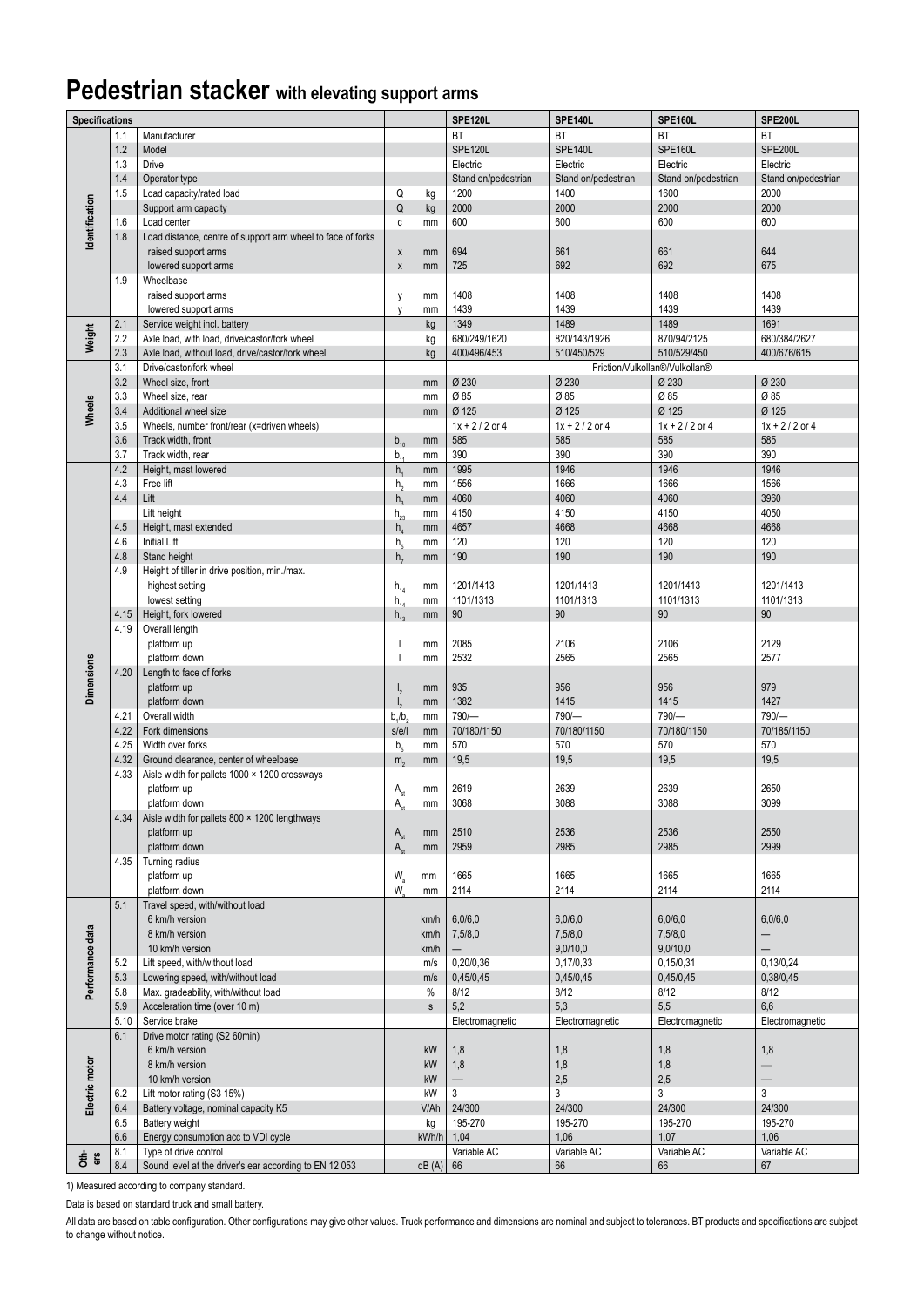# **Battery dependent dimensions**

|      |                                             |                                      |                | <b>SPE120L</b> |                |             |                 |             |                | <b>SPE140L</b>  |                |             |                | <b>SPE160L</b>  |                | <b>SPE200L</b> |                |             |                 |
|------|---------------------------------------------|--------------------------------------|----------------|----------------|----------------|-------------|-----------------|-------------|----------------|-----------------|----------------|-------------|----------------|-----------------|----------------|----------------|----------------|-------------|-----------------|
|      | <b>Dimensions</b>                           |                                      |                |                | Lift out       |             | <b>Sideways</b> |             | Lift out       | <b>Sideways</b> |                | Lift out    |                | <b>Sideways</b> |                | Lift out       |                |             | <b>Sideways</b> |
|      |                                             |                                      | <b>Battery</b> |                |                | s           |                 | s           |                | s               |                | s           |                | s               |                | S              |                | S           | L               |
| 1.9  | Wheelbase                                   |                                      |                |                |                |             |                 |             |                |                 |                |             |                |                 |                |                |                |             |                 |
|      | raised support arms                         | V                                    | mm             | 1408           | 1505           | 1408        | 1505            | 1408        | 1505           | 1408            | 1505           | 1408        | 1505           | 1408            | 1505           | 1408           | 1505           | 1408        | 1505            |
|      | lowered support arms                        | v                                    | mm             | 1439           | 1536           | 1436        | 1536            | 1439        | 1536           | 1439            | 1536           | 1439        | 1536           | 1439            | 1536           | 1439           | 1536           | 1439        | 1536            |
| 4.19 | Overall length                              |                                      |                |                |                |             |                 |             |                |                 |                |             |                |                 |                |                |                |             |                 |
|      | platform up                                 |                                      | mm             | 2085           | 2181           | 2085        | 2181            | 2106        | 2203           | 2106            | 2203           | 2106        | 2203           | 2106            | 2203           | 2129           | 2226           | 2129        | 2226            |
|      | platform down                               |                                      | mm             | 2532           | 2631           | 2532        | 2631            | 2565        | 2665           | 2565            | 2665           | 2565        | 2665           | 2565            | 2665           | 2577           | 2674           | 2577        | 2674            |
| 4.20 | Length to face of forks                     |                                      | mm             |                |                |             |                 |             |                |                 |                |             |                |                 |                |                |                |             |                 |
|      | platform up                                 | ٠,                                   | mm             | 935            | 1031           | 935         | 1031            | 956         | 1053           | 956             | 1053           | 956         | 1053           | 956             | 1053           | 979            | 1076           | 979         | 1076            |
|      | platform down                               |                                      | mm             | 1382           | 1481           | 1382        | 1481            | 1415        | 1515           | 1415            | 1515           | 1415        | 1515           | 1415            | 1515           | 1427           | 1524           | 1427        | 1524            |
| 4.33 | Aisle width for pallets 1000x1200 crossways |                                      |                |                |                |             |                 |             |                |                 |                |             |                |                 |                |                |                |             |                 |
|      | platform up                                 | $A_{\rm et}$                         | mm             | 2619           | 2715           | 2619        | 2715            | 2639        | 2735           | 2639            | 2735           | 2639        | 2735           | 2639            | 2735           | 2650           | 2746           | 2650        | 2746            |
|      | platform down                               | $A_{\rm st}$                         | mm             | 3068           | 3165           | 3068        | 3165            | 3088        | 3185           | 3088            | 3185           | 3088        | 3185           | 3088            | 3185           | 3099           | 3196           | 3099        | 3196            |
| 4.34 | Aisle width for pallets 800x1200 lengthways |                                      |                |                |                |             |                 |             |                |                 |                |             |                |                 |                |                |                |             |                 |
|      | platform up                                 | $A_{\rm et}$                         | mm             | 2510           | 2606           | 2510        | 2606            | 2536        | 2632           | 2536            | 2632           | 2536        | 2632           | 2536            | 2632           | 2550           | 2646           | 2550        | 2646            |
|      | platform down                               | $A_{\scriptscriptstyle{\text{eff}}}$ | mm             | 2959           | 3056           | 2959        | 3056            | 2985        | 3082           | 2985            | 3082           | 2985        | 3082           | 2985            | 3082           | 2999           | 3096           | 2999        | 3096            |
| 4.35 | Turning radius                              |                                      |                |                |                |             |                 |             |                |                 |                |             |                |                 |                |                |                |             |                 |
|      | platform up                                 | W.                                   | mm             | 1665           | 1761           | 1665        | 1761            | 1665        | 1761           | 1665            | 1761           | 1665        | 1761           | 1665            | 1761           | 1665           | 1761           | 1665        | 1761            |
|      | platform down                               | W.                                   | mm             | 2114           | 2211           | 2114        | 2211            | 2114        | 2211           | 2114            | 2211           | 2114        | 2211           | 2114            | 2211           | 2114           | 2211           | 2114        | 2211            |
| 6.4  | Battery voltage, nominal capacity K.        |                                      | V/Ah           | 24/300         | 24/500         | 24/300      | 24/500          |             | 24/300 24/500  | 24/300          | 24/500 24/300  |             | 24/500         | 24/300          | 24/500         | 24/300         | 24/500         | 24/300      | 24/500          |
| 6.5  | Battery weight, min.-max.                   |                                      | kg             | 195-<br>270    | $345 -$<br>403 | 195-<br>270 | $345 -$<br>403  | 195-<br>270 | $345 -$<br>403 | 195-<br>270     | $345 -$<br>403 | 195-<br>270 | $345 -$<br>403 | 195-<br>270     | $345 -$<br>403 | 195-<br>270    | $345 -$<br>403 | 195-<br>270 | $345 -$<br>403  |

## **Mast dimensions**

| <b>Mast</b>     |                |                                   |    | <b>Duplex Tele Panoramic View</b> |      |      |      |      | <b>Duplex HiLo</b> |      |               |       |      |      |      | <b>Triplex HiLo</b> |      |      |      |      |      |       |       |
|-----------------|----------------|-----------------------------------|----|-----------------------------------|------|------|------|------|--------------------|------|---------------|-------|------|------|------|---------------------|------|------|------|------|------|-------|-------|
|                 | $h_{23}$       | Lift height $(h_{12}+h_{2})$      | mm | 2350                              | 2800 | 3300 | 3700 | 4150 | 1950               | 2350 | 2500          | 2800  | 3300 | 3700 | 4150 | 3300                | 3700 | 3950 | 4150 | 4500 | 4800 | 5400  | 6000  |
|                 | $\mathsf{n}_2$ | Lift                              | mm | 2260                              | 2710 | 3210 | 3610 | 4060 | 1860               | 2260 | 2410          | 2710  | 3210 | 3610 | 4060 | 3210                | 3610 | 3860 | 4060 | 4410 | 4710 |       |       |
| <b>SPE1201</b>  |                | Height, mast lowered              | mm |                                   | 1935 | 2185 | 2385 | 2610 | 1510               | 1710 | 1785          | 935   | 2185 | 2385 | 2610 | 1712                | 1845 | 1928 |      |      |      |       |       |
|                 | $n_{\circ}$    | Free lift, ground to top of forks | mm |                                   | 172  | 172  | 172  | 172  | 1082               | 1282 | 1356          | 1506  | 1756 | 1956 | 2182 | 1274                | 1406 | 1490 | 1556 | 1674 |      |       |       |
|                 |                | Height, mast extended             | mm | 2827                              | 3277 | 3777 | 4177 | 4627 | 2468               | 2868 | 3018          | 3318  | 3818 | 4218 | 4660 | 3808                | 4207 | 4456 | 4657 | 5008 | 5308 |       |       |
|                 | $h_{23}$       | Lift height $(h_{12}+h_{2})$      | mm | 2350                              | 2800 | 3300 | 3700 | 4150 | 1950               | 2350 | 2500          | 2800  | 3300 | 3700 | 4150 | 3300                | 3700 | 3950 | 4150 | 4500 | 4800 | 5400  | 6000  |
| $\overline{40}$ |                | Lift                              | mm | 2260                              | 2710 | 3210 | 3610 | 4060 | 1860               | 2260 | 2410          | 2710  | 3210 | 3610 | 4060 | 3210                | 3610 | 3860 | 4060 | 4410 |      | 5310  |       |
| 霞               |                | Height, mast lowered              | mm | 1652                              | 1877 | 2127 | 2327 | 2552 | 1536               | 1652 | 1727          | 1877  | 2127 | 2327 | 2552 | 1662                | 1796 | 1879 | 1946 | 2062 | 2162 | -2362 |       |
| ဖာ              | п.             | Free lift, ground to top of forks | mm |                                   |      |      |      |      | 1056               | 1354 | 1430          | 1580  | 1830 | 2030 | 2254 | 1382                | 1516 | 1598 | 1666 | 1782 | 1882 | 2082  |       |
|                 |                | Height, mast extended             | mm | 2892                              | 3342 | 3842 | 4242 | 4692 | 2491               | 2891 | 3041          | 3341  | 3841 | 4241 | 4691 | 3816                | 4218 | 4467 | 4668 | 5016 | 5316 | 5916  |       |
|                 | $h_{23}$       | Lift height $(h_{12}+h_{2})$      | mm | 2350                              | 2800 | 3300 | 3700 | 4150 | 1950               | 2350 | 2500          | 2800  | 3300 | 3700 | 4150 | 3300                | 3700 | 3950 | 4150 | 4500 | 4800 | 5400  | 6000  |
|                 |                | Lift                              | mm | 2260                              | 2710 | 3210 | 3610 | 4060 | 1860               | 2260 | 2410          | 2710  | 3210 | 3610 | 4060 | 3210                | 3610 | 3860 | 4060 | 4410 | 4710 | 5310  | 5910  |
| E160L           |                | Height, mast lowered              | mm | 1737                              | 1962 | 2212 | 2412 | 2637 | 1536               | 1736 | $181^{\circ}$ | 196   |      | 241  | 2636 | 1662                | 796  | 1879 | 1946 | 2062 | 2162 | 2362  | 2562  |
| င္ဟ             |                | Free lift, ground to top of forks | mm |                                   |      |      |      |      | 1056               | 1256 | 1332          | 1482  | 1732 | 1932 | 2156 | 1382                | 1516 | 1598 | 1666 |      | 1882 | 2082  | 2284  |
|                 |                | Height, mast extended             | mm | 2892                              | 3342 | 3842 | 4242 | 4692 | 2491               | 2891 | 3041          | -3341 | 3841 | 4241 | 4691 | 3816                | 4218 | 4467 | 4668 | 5016 | 5316 | 5916  | 65201 |

| Mast   |            |                                   |    |      |      | <b>Duplex Tele Panoramic View</b> |      |      | <b>Duplex HiLo</b> | <b>Triplex HiLo</b> |      |      |      |      |      |      |      |      |
|--------|------------|-----------------------------------|----|------|------|-----------------------------------|------|------|--------------------|---------------------|------|------|------|------|------|------|------|------|
| ᇹ      | $\Pi_{23}$ | Lift height $(h_{12}+h_{2})$      | mm | 2150 | 2600 | 3100                              | 3500 | 3950 | 2150               | 2300                | 2600 | 3100 | 3500 | 3950 | 320  | 3600 | 3850 | 4050 |
|        |            | ' Lift                            | mm | 2060 | 2510 | 3010                              | 3410 | 3860 | 2060               | 2210                | 2510 | 3010 | 3410 | 3860 | 3110 | 3510 | 3760 | 3960 |
| ສ<br>ш |            | Height, mast lowered              | mm | '737 | 1962 | 2212                              | 2412 | 2637 | 1737               | 1812                | 1962 | 2212 | 2412 | 2637 | 1662 | 1796 | 1879 | 1946 |
| ळ      |            | Free lift, ground to top of forks | mm |      |      |                                   |      |      | 1344               | 1420                | 1570 | 1820 | 2020 | 2244 | 1282 | 1416 | 1498 | 1566 |
|        |            | Height, mast extended             | mm | 2792 | 3242 | 3742                              | 4142 | 4592 | 2792               | 2942                | 3242 | 3742 | 4142 | 4592 | 3816 | 4218 | 4467 | 4668 |